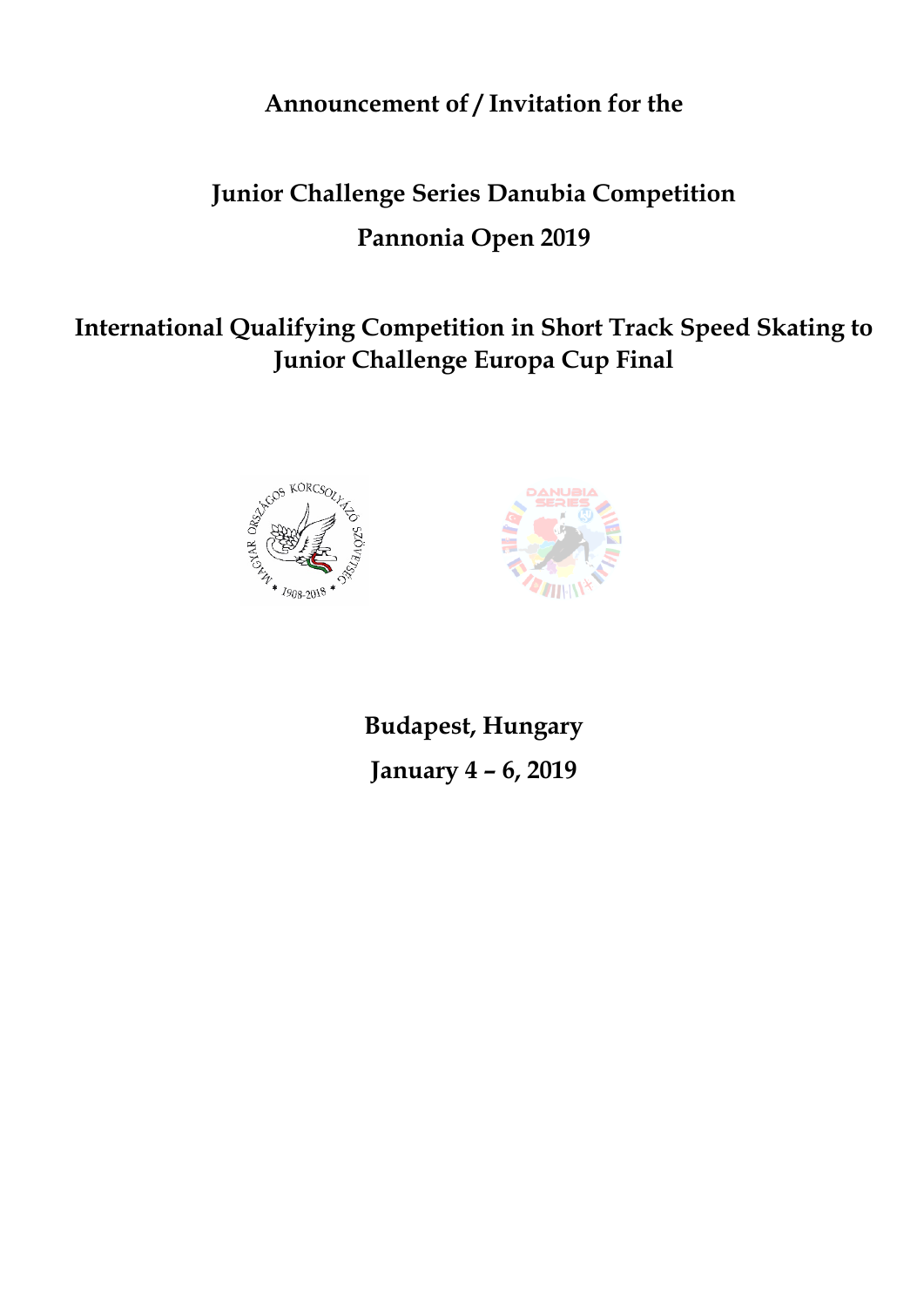# **ANNOUNCEMENT**

**1. Organizer of the competition:** the Hungarian National Skating Federation (HNSF) has the honour of inviting you to take part in the Danubia Series - Pannonia Open 2019. The HNSF preserves the right to change the date, location, and program of the competition.

| <b>HNSF Competition Director</b>     | <b>Competitor's Steward</b>          |
|--------------------------------------|--------------------------------------|
| VÁRADI Orsolya                       | <b>BODA</b> Csaba                    |
| Stefánia street 2., Budapest, H-1143 | Stefánia street 2., Budapest, H-1143 |
| Phone: +36 1 252 2369                | +36 70 682 0930                      |
| Fax: +36 1 251 2279                  | +36 20 932 6400                      |
| E-mail: info@hunskate.hu             | bodacs@freemail.hu                   |

#### **2. Location:** Practice Rink, Budapest

The competition will be held in the covered Practice Rink with an indoor ice rink measuring 30x60 metres and a moveable padding system. The compass of the track is 111.12 metres with curves of 8 metres as per the ISU Rules. During the competitions there will be 5 additional tracks with a displacement of 1 metre each, while the finish line for all distances is the same and only the starting place of distances 500 metres and 1500 metres will be changed.

#### **3. Date:** 4-6 January, 2019

#### **4. Technicalities:**

- age groups

| Senior   | born before  |            | 30.06.1999 |            |
|----------|--------------|------------|------------|------------|
| Junior A | born between | 01.07.1999 |            | 30.06.2001 |
| Junior B | born between | 01.07.2001 |            | 30.06.2003 |
| Junior C | born between | 01.07.2003 |            | 30.06.2005 |
| Junior D | born between | 01.07.2005 |            | 30.06.2007 |
| Junior E | born between | 01.07.2007 |            | 30.06.2009 |

\* Junior "C", "D", "E" categories are out of the ISU Challenge Series

#### distances

#### INDIVIDUAL:

ISU Challenge Series (all final system)

| Senior   | $1500 \text{ m}$    | $500 \text{ m}$ | $1000 \text{ m}$ |
|----------|---------------------|-----------------|------------------|
| Junior A | $1500 \,\mathrm{m}$ | $500 \text{ m}$ | $1000 \text{ m}$ |
| Junior B | $1500 \,\mathrm{m}$ | 500 m           | $1000 \text{ m}$ |

#### Pannonia Open:

| Junior C        | $1500 \,\mathrm{m}$ | $500 \,\mathrm{m}$ | $1000 \text{ m}$ |
|-----------------|---------------------|--------------------|------------------|
| <b>Iunior</b> D | $1000 \text{ m}$    | $500 \text{ m}$    | 777 m            |
| Junior E        | 777 m               | $333 \,\mathrm{m}$ | $500 \text{ m}$  |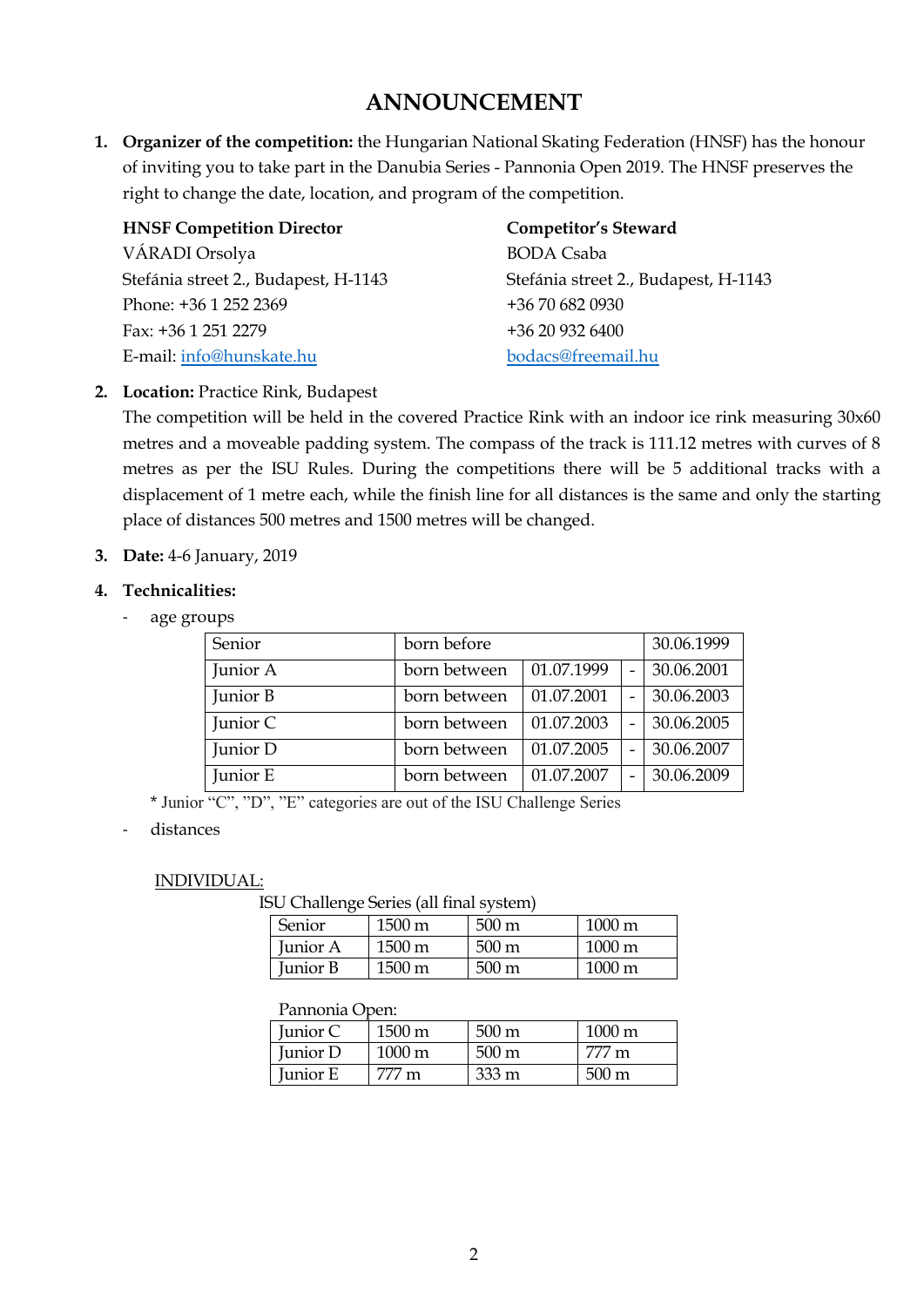#### RELAY:

| Ladies       | $3000 \text{ m}$ | Senior, Junior A+B | 4 skaters                   |
|--------------|------------------|--------------------|-----------------------------|
|              | $2000 \text{ m}$ | Junior C+D         | 3 skaters                   |
| Men          | 3000 m           | Senior, Junior A+B | 4 skaters                   |
|              | $2000 \text{ m}$ | Junior C+D         | 3 skaters                   |
| Mixed Gender | $2000 \text{ m}$ | Senior, Junior A+B | 4 skaters (2 ladies, 2 men) |
|              | 2000 m           | Junior C+D         | 4 skaters (2 ladies, 2 men) |

- Relay entries: each ISU Member and/or their Clubs has the right to enter one team per category. Relay members must have participated in the individual events. Each skater has the right to start individually in his/her respective or next higher age category. The skater is not allowed to change the category during the whole season.
- **Please take into account that Relay races are optional, in case there is a high number of individual races, relay races may be skipped!**
- If You have further questions on this subject (username, password etc.), please do not hesitate to contact Mr. Hermann Filipic, e-mail: hermann@filipic1.at

| day                   | event                 | time                 |
|-----------------------|-----------------------|----------------------|
| January 03 (Thursday) | Technical meeting     | 20.00                |
|                       | training              | 18.00 -18.50 (E-D-C) |
|                       | training              | 19.00-19.50 (B-A-S)  |
| January 04, (Friday)  | warm up               | 08.00-08.30 (E-D-C)  |
|                       | competition           | 08.45-13.00          |
|                       | warm up               | 13.15-13.45 (B-A-S)  |
|                       | competition           | 14.00-21.00          |
| January 05 (Saturday) | warm up               | 08.00-08.30 (E-D-C)  |
|                       | competition           | 08.45                |
|                       | warm up               | $(B-A-S)$            |
|                       | competition           |                      |
| January 06 (Sunday)   | warm up               | 07.30-08.30 (ALL)    |
|                       | competitions          | 08.45-15.00          |
|                       | <b>Award Ceremony</b> | 15.30                |

# **5. Preliminary program / schedule:** it is subject to change

## **6. Guiding rules:**

The competition will be carried out according to the International Skating Union's (ISU) General Regulations 2018.

# **7. Participation:**

- only those competitors who have submitted their entries and paid the entry fee by the given deadline are allowed to participate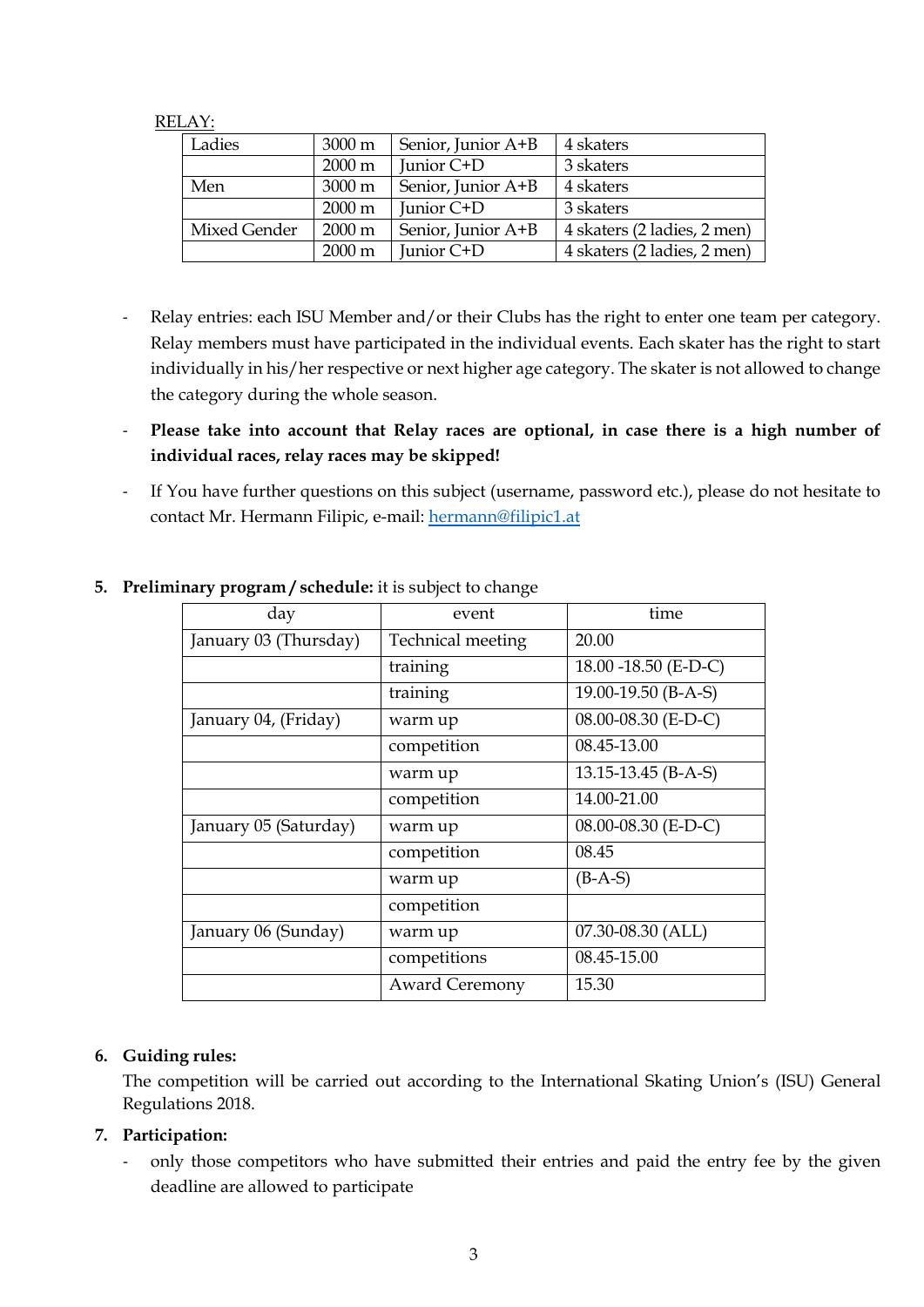Please indicate your intention of participation as soon as possible in order to enable us to prepare the competition as well as possible.

- **8. Entries:** by submitting an entry the competitor clearly agrees to all terms set in this Announcement.
	- **PRELIMINARY ENTRIES** must reach the OC by **December 22** at the latest!
		- \* The **FINAL ENTRY** must be electronically (www.shorttracklive.info) entered not later than **December 29**.
		- \* the title of the competition
		- \* the name of the Club and ISU Member making the entry
		- \* the number of athletes in each category
		- \* the number of coaches and team leaders
		- \* the first (given) name and surname of the competitor(s)
		- \* date of birth of the competitor(s)
		- \* the date and time of arrival and departure of the competitor(s) and those accompanying them

## - the **ENTRY FEE** is **30,- EUR/person**

**bank details:** bank account name: MOKSZ name of the bank: MKB Bank Zrt. bank swift code: MKKBHUHB IBAN account number: HU94 10300002-50100124-21004884

- the entry fee must be paid via bank transfer by January 3 at the latest / the entry fee must be paid in cash until the Technical meeting.
- the **DEPOSIT** for helmet covers and transponders is **50,- EUR/team**
- cancellation is only accepted by the HNSF in case of an injury or illness strictly supported by medical certificate, in which case the amount of entry fee will be refunded

## **9. Payment:**

Accepted payment methods: Cash payment, Bank transfer (only in advance), Credit card (special info below)

## *Credit card payment*

Accepted credit cards: Visa, Visa Electron, Mastercard, Maestro. Please note that American Express is not accepted. In case of credit card payment the OC will charge **+5%** for the occurring **banking fees**.

- **10. Equipment:** only that equipment which are in accordance with the ISU Rules can be used in the competitions; this will be checked in the Heat Box before the competitors enter the ice
	- compulsory rounding of the corners of the blades
	- helmet
	- cut proof gloves

## **11. Awards:**

The first three placed competitors of each distance and category receive a medal immediately after the respective final on ice, while the individual all-round competition, and the first three placed relay teams in each category will be awarded with medals respectively at the end of the competition.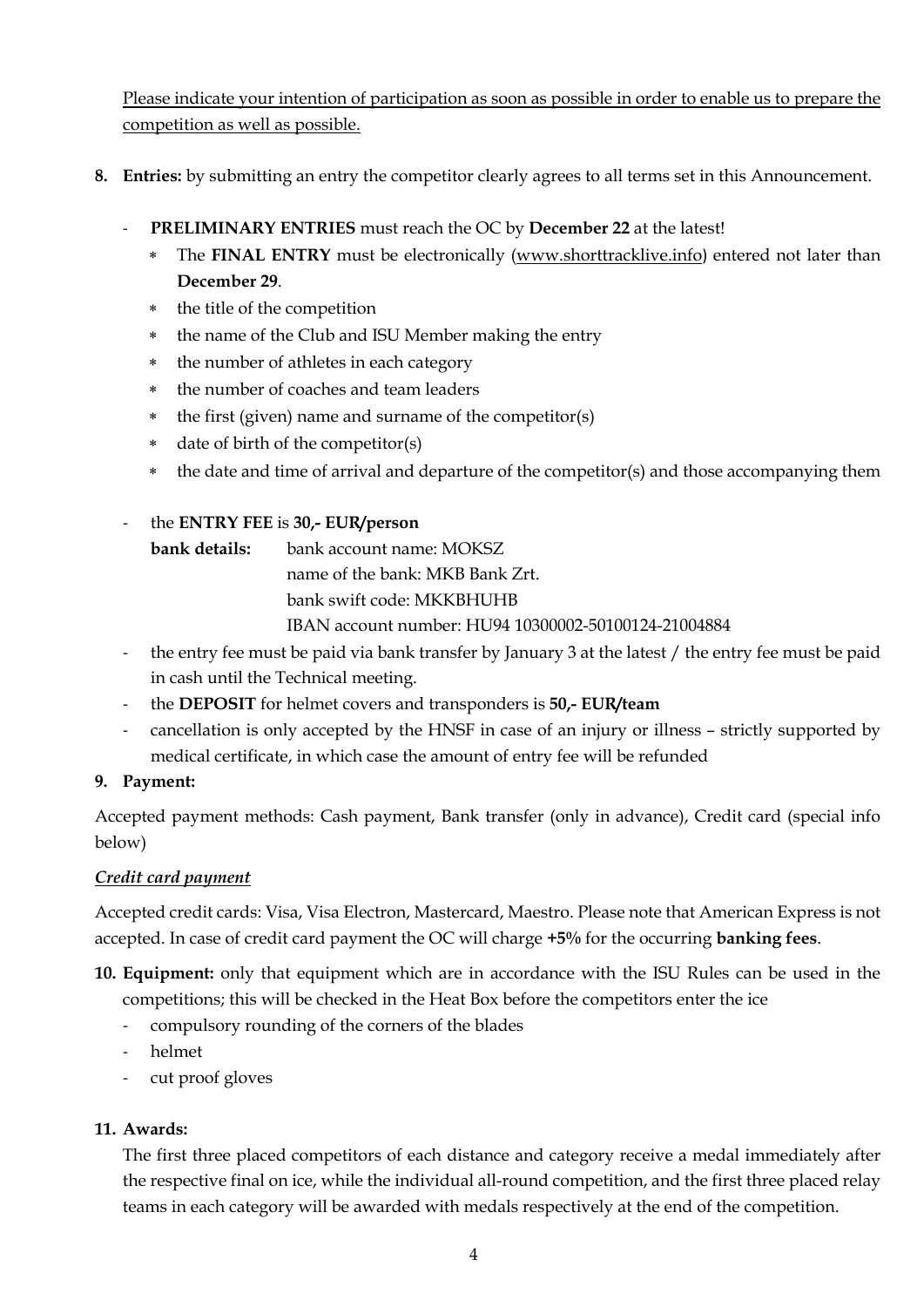The ultimate standing will be calculated by adding the final points 34-21-13-8-5-3-2-1 scored in the Finals. In case of a tie, the points are determined by combining the points of the positions involved and equally distributing to the respective participants. (See ISU Rule 295.§ 5.)

## **12. Accommodation:**

# **Organizing Committee covers hotel expenses for 4 persons of the Members organizing Danubia/Challenge Series competitions (that is CRO, CZE, LAT, POL, SVK Members).**

All other meals and lodging expenses are to be paid by the participating members. The OC recommends hotels nearby the Ice Rink, listed below, the below rates are available in limited numbers and only guaranteed until 22 December, 2018.

## **Reservations should be made through the Organizing Committee,**

#### **a. Lion's Garden Hotel\*\*\*\***

address: 1146 Budapest, Cházár András u. 4. tel.: +36-1-273-2070 / Fax: +36-1-221-4274 e-mail: info@lion-garden.com Single room: 75 Euro / night including full board and local taxes Double room / triple room: 55 Euro / night / person including full board and local taxes

For guests of Lion's Garden - breakfast and dinner are at the hotel, lunch will be served at the ice rink. This rate is only available in case of booking through the Organizing Committee and are available in limited numbers.

## **b. Danubius Hotel Arena \*\*\*\***

address: 1148 Budapest, Ifjúság útja 1-3. tel. +36 - 1 - 889 52 00 / Fax: +36 - 1 - 889 52 52 e-mail: arena.reservation@danubiushotels.com

Single room: 75 Euro / night including **full board** and local taxes (2-course meal)

Double room / triple room: 55 Euro / night / person including **full board** and local taxes (2-course meal)

Single room: 65 Euro / night including **breakfast** and local taxes

Double room / triple room: 35 Euro / night / person including **breakfast** and local taxes

For guests of Danubius Hotel Arena reserving with **full board** - breakfast and dinner are at the hotel, lunch will be served at the ice rink.

This rate is only available in case of booking through the Organizing Committee and are available in limited numbers.

## **c. Richter Hotel**

address: 1146 Budapest, Thököly út 111. tel.: +3613633956 e-mail: richterhotel@t-online.hu

Single room: 38 Euro / night including **breakfast** and local taxes Double room: 25 Euro / night / person including **breakfast** and local taxes

This rate is only available in case of booking through the Organizing Committee and are available in limited numbers.

Please note that this hotel does not serve lunch/dinner!